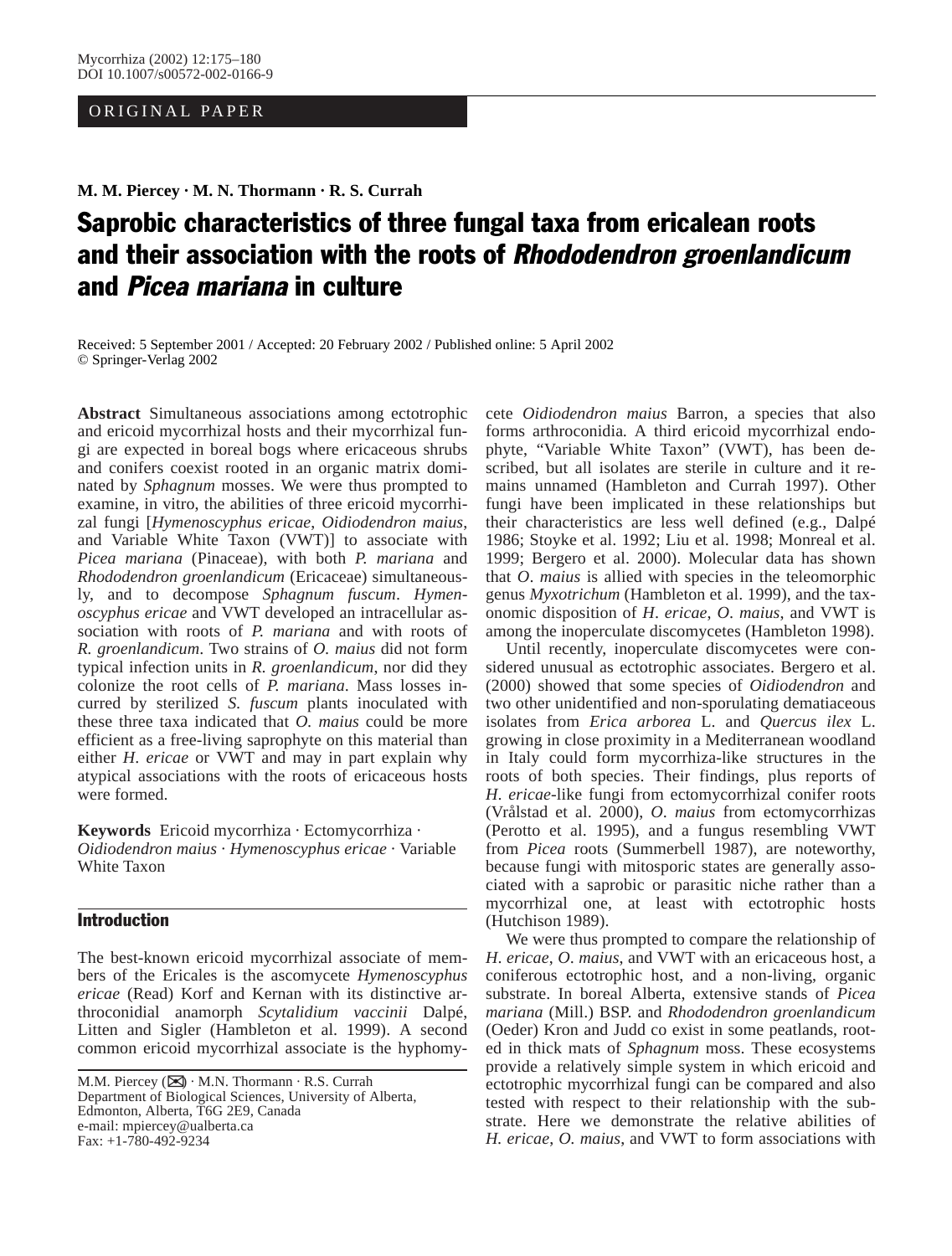**Table 1** Fungi used to inoculate roots of *Picea mariana* and *Rhododendron groenlandicum*, and plant species and location from which they were isolated. Strains are accessioned at the University of Alberta Microfungus Collection and Herbarium (UAMH)

| Taxon                      | Strain           | Source                                     | Location                                                   |
|----------------------------|------------------|--------------------------------------------|------------------------------------------------------------|
| Hymenoscyphus ericae       | <b>UAMH 8680</b> | R. groenlandicum                           | Acidic peatland (bog) near Athabasca,<br>Alberta, Canada   |
| H. ericae                  | <b>UAMH 8872</b> | Oxycoccus quadripetalus Gilib              | Acidic peatland (bog) near Athabasca,<br>Alberta, Canada   |
| Oidiodendron maius         | <b>UAMH 8919</b> | Chamaedaphne calvculata Moench             | Acidic peatland (bog) near Athabasca,<br>Alberta, Canada   |
| O. maius                   | <b>UAMH 8920</b> | Oxycoccus quadripetalus                    | Acidic peatland (bog) near Athabasca,<br>Alberta, Canada   |
| Variable White Taxon (VWT) | <b>UAMH 8863</b> | Phyllodoce empetriformis<br>(Smith) D. Don | Alpine heathland, Jasper National Park,<br>Alberta, Canada |
| <b>VWT</b>                 | <b>UAMH 8864</b> | Empetrum nigrum L.                         | Alpine heathland, Jasper National Park,<br>Alberta, Canada |

the roots of *R. groenlandicum* and *P*. *mariana* and compare their effectiveness as saprobes on a substrate of *Sphagnum fuscum* (Schimp.) Klinggr. plants.

#### Materials and methods

Preparation of *Sphagnum* substrate, culture tubes and jars, and axenic seedlings

*Sphagnum* substrate was prepared by collecting approximately 4 l of living *Sphagnum* plants from a peatland 10 km west of Entwistle, Alberta. Coarse debris, such as roots and twigs, was removed prior to drying the bryophyte substrate for 2 weeks at 38°C. It was then homogenized in a blender, hydrated to 80% water by weight, and sterilized by autoclaving twice at 121°C for 15 min (liquid cycle).

Culture tubes and jars were prepared as follows. Pyrex culture tubes (10 mm ×50 mm) were quarter-filled with approximately 15 ml of modified Melin-Norkrans medium [MMN: 1.0 g D-glucose anhydrous, 2.0 g Difco malt extract agar, 1.0 g Difco yeast extract, 10.0 g KH<sub>2</sub>PO<sub>4</sub>, 5.0 g (NH<sub>4</sub>)HPO<sub>4</sub>, 3.0 g MgSO<sub>4</sub>·7H<sub>2</sub>O, 1.0 g CaCl<sub>2</sub>, 0.5 g NaCl, 0.115 g Sigma bovine albumin, 12.0 g Difco bacto-agar, 1 l distilled water  $(d-H<sub>2</sub>O)$ ]. Each of three sets of 20 tubes was inoculated with a 0.5 mm<sup>3</sup> plug of mycelium from stock plates of each fungal strain (Table 1) so that there were 10 tubes for each of the six fungal strains. Tubes were filled to one-third with processed *Sphagnum* moss. Mycelium grew through this substrate for 10 days at room temperature before seedlings were added to the culture tubes. Twenty uninoculated culture tubes served as controls.

To prepare jars for paired plantings (see below), 30 ml of MMN medium was poured into 35 60 cm ×25 cm glass jars (Sigma V0633) with clear, vented, polypropylene caps (Sigma B3031). Jars were inoculated with a 0.5 mm<sup>3</sup> agar plug at the center and then filled to one-third with processed *Sphagnum*.

To grow sterile seedlings, *P*. *mariana* seeds were soaked in a 1:1 solution of double-distilled water (dd-H<sub>2</sub>O):5.25% hypochlorite bleach for 120 s and *R*. *groenlandicum* seeds were soaked in a 2:1 solution of dd-H<sub>2</sub>O:5.25% hypochlorite bleach for 90 s. Surface-sterilized seeds were rinsed with sterilized  $d-H<sub>2</sub>O$  for 120 s and placed on malt extract agar (MEA; 15 g Difco malt extract, 20 g Difco bacto-agar, 1 l d-H<sub>2</sub>O) under a  $\bar{6}$  h dark (18°C):18 h light (23°C) regime until roots and green cotyledons developed (approximately 5 weeks). Six- to eight-week-old seedlings of *P*. *mariana* and *R*. *groenlandicum* were transplanted into the *Sphagnum* in culture tubes individually and in pairs (one plant of each species) in jars. Fungal strains were obtained from the University of Alberta Microfungus Collection and Herbarium (UAMH). One set of tubes containing each plant species was inoculated with *H. ericae* (ten with UAMH 8680, ten with UAMH 8872), a second set with *O. maius* (ten with UAMH 8919, ten with UAMH 8920),

and a third set with VWT (ten with UAMH 8863, ten with UAMH 8864). A fourth set was left uninoculated and served as a control. This inoculation process was repeated with the jars to produce 30 cultures containing two plant species per fungal strain. Tubes and jars were incubated under a 6 h dark (18°C):18 h light (23°C) regime for approximately 8 weeks.

At the end of the incubation periods, plants were compared visually with the controls, removed from the tubes and jars, and cleaned from *Sphagnum* debris. The fine structure of the roots (especially in *Rhododendron*) required that measurements be made as follows. Roots were photographed with a scale bar to determine total root lengths. The photographs were projected onto a white screen, root images were traced and used to calculate root length.

Roots were cleared by autoclaving in 20 ml 10% KOH for 5 (*R. groenlandicum*) or 20 min (*P*. *mariana*) at 121°C (liquid cycle). Cleared roots were washed with  $d-H_2O$ , placed in a solution of 10 ml 0.1% Chlorazol Black E in equal parts water, glycerine, and 80% lactic acid, and autoclaved for 5 (*R*. *groenlandicum*) or 15 min (*P*. *mariana*) at 121°C (liquid cycle). Colonization was assessed by phase contrast (LM) and scanning electron microscopy (SEM) using a Jeol Model JSM 6301FXV with cryostage. Some roots were freeze-fractured to visualize the positions of fungal cells within root tissues.

Relative saprobic abilities of the six fungal strains were determined by placing a 0.5 mm3 plug of mycelium of each strain onto 2 g dry weight of processed *Sphagnum* moistened with 15 ml d-H2O in 90×15 mm Pyrex Petri dishes. Ten replicates were prepared for each strain and ten uninoculated plates served as controls. Plates were sealed with Parafilm and incubated at room temperature in the dark for 70 days. To ensure plates had remained uncontaminated during the incubation period, a small sample  $(\leq 0.01 \text{ g})$  of *Sphagnum* taken from three points in each plate was placed on corn meal agar (CMA; 15 g Difco corn meal agar,  $11d-H<sub>2</sub>O$ )and incubated for 28 days. After 70 days, the plates of substrate were autoclaved (liquid cycle) at 121°C for 20 min, dried to constant mass at 38°C, and weighed. Mass losses were expressed as percentages.

#### Statistical analyses

Differences in average root length and average *Sphagnum* mass loss values among treatment groups were analyzed using a Kruskal-Wallis test because of lack of normality and the heterogeneity of variances. If significant differences were detected, the Kruskal-Wallis test was followed by a post hoc Tukey-type test.

#### **Results**

Characteristics of fungal interactions with roots

Intracellular coils formed within the root epidermal cells of *R. groenlandicum* inoculated with VWT (8863) and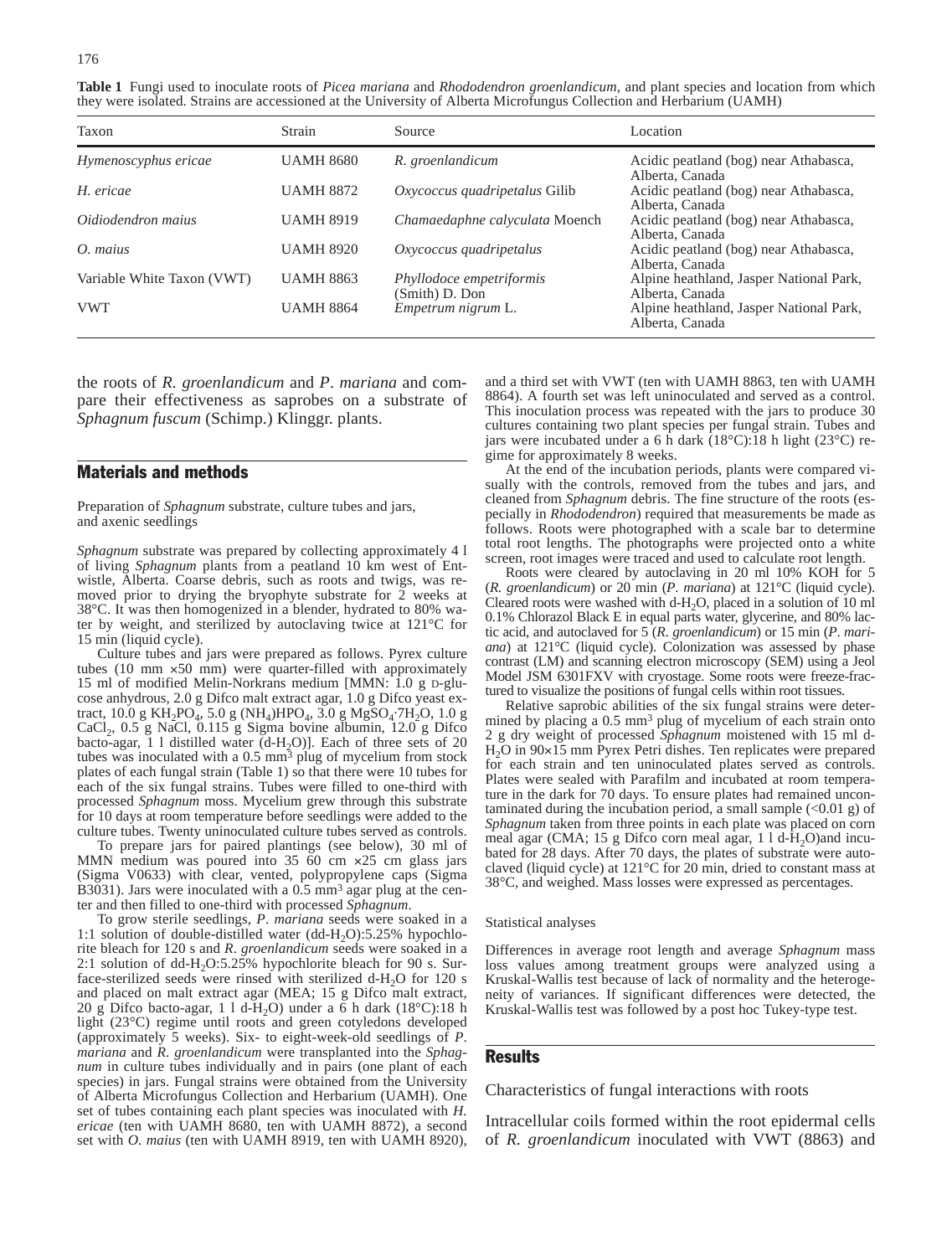

either strain of *H. ericae* (8680 and 8872) (Fig. 1a). These structures were not seen in plants grown with either strain of *O. maius* (8919 and 8920) or with VWT (8864). A small number of epidermal cells of *R*. *groenlandicum* inoculated with *O*. *maius* (8919) contained some hyphae that were not coiled. In both strains of *O*. *maius*, conidiophores bearing conidia developed on the surface of *R*. *groenlandicum* roots.

In *P. mariana*, all six strains formed hyphae across the root surface. Freeze-fracturing of *P*. *mariana* roots inoculated with *H*. *ericae* (8872) or VWT (8863 and 8864) showed intracellular and intercellular hyphae in the epidermal and outer cortical cell layers. Hyphae were not observed within the stele (Fig. 1b). By SEM and LM, there was no indication of cellular damage or degeneration in colonized cells, even with extensive intracellular colonization (Fig. 1c). Light microscopic comparisons of *P*. *mariana* roots grown with *H*. *ericae* (8680 and 8872) showed that the mode of ingress of the two strains was identical. There was no evidence of hyphae within root cells of *P*. *mariana* in plants inoculated with either strain of *O*. *maius*, although hyphae and conidiophores were numerous on, and in, the mucoid layer of the root surface.

Roots of *P*. *mariana* and *R*. *groenlandicum* growing together in jar cultures and inoculated with VWT (8863) and either strain of *H*. *ericae* showed hyphae among and within cells of the epidermis and cortex. Coiled hyphae of these strains were also in the roots of *R*. *groenlandicum*. Intracellular hyphae were not found in *R*. *groenlandicum* roots inoculated with VWT (8864), although *P*. *mariana* root cells were colonized as described above. Both strains of VWT and both strains of *H. ericae* grew within the roots of *R*. *groenlandicum*. Hyphae of *O*. *maius* (8919) were detected, but uncommon, in roots of only two *R*. *groenlandicum* plants. Hyphae of *O. maius* (8920) were not found in the roots of *R*. *groenlandicum*.

Roots of control *R*. *groenlandicum* plants were short and stunted. *Rhododendrom groenlandicum* roots inoculated with either strain of *O*. *maius* were similar to those of control roots. Comparisons of measured root lengths indicate that roots inoculated with either strain of *H*. *ericae* were longer than control roots but those inoculated with either strain of VWT were not significantly longer (Fig. 2). The *Rhododendron* roots broke easily when removed from the *Sphagnum* substrate and washed, therefore sample sizes ranged from three to five intact roots per treatment. Due to small sample size, the data could not be statistically analyzed. Comparisons of *P*. *mariana*

**Fig. 1a–c** Fungal endophytes within the roots of *Rhododendron groenlandicum* and *Picea mariana* (grown in vitro). **a** Light micrograph showing an infection unit (*arrow* coiled intracellular hyphae). *Hymenoscyphus ericae* (UAMH 8872) in hair root of *R. groenlandicum*. **b** Scanning electron micrograph (SEM) of freeze fractured *Picea mariana* root inoculated with *H. ericae* (UAMH 8872), showing hyphae within the cortical cells (*C*) but not within the stele (*S*). **c** SEM of freeze-fractured *P. mariana* root inoculated with *H. ericae* (UAMH 8872), showing intracellular and intercellular (*arrow*) hyphae in outer cortical cells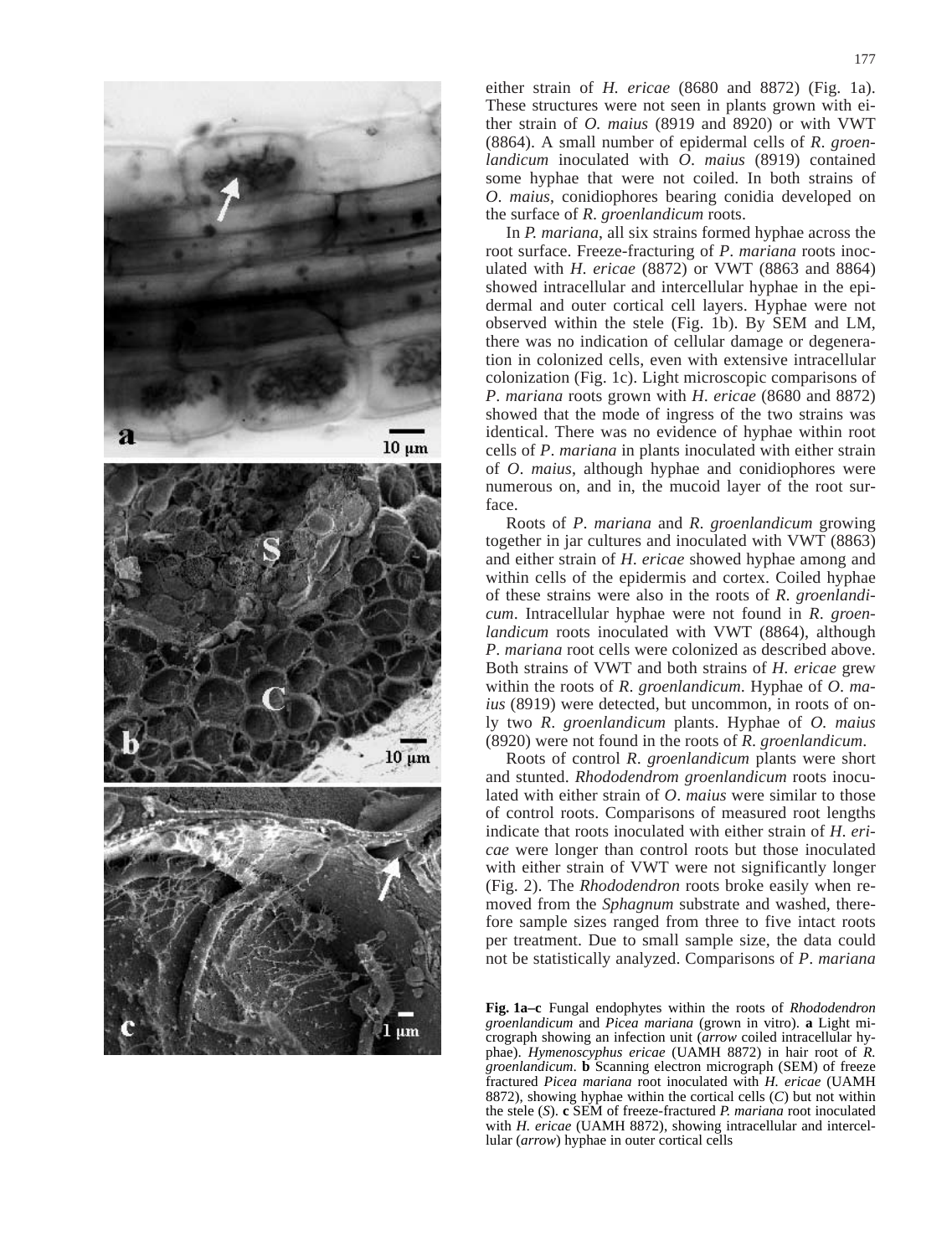

**Fig. 2** Mean root lengths of *P. mariana* (mm±SE) following inoculation and approximately 8 weeks incubation with *H. ericae* UAMH 8680 and 8872, *Oidiodendron maius* UAMH 8919 and 8920, and Variable White Taxon (VWT) UAMH 8863 and 8864. Values with same letter do not differ significantly ( $\alpha$  =0.10)



**Fig. 3** Mass losses of *Sphagnum fuscum* (%±SE) caused by *H. ericae* UAMH 8680 and 8872, *Oidiodendron maius* UAMH 8919 and 8920, and VWT UAMH 8863 and 8864 following a 70 day incubation. Values with same letter do not differ significantly  $(\alpha = 0.05)$ 

| Taxon      | Strain           | Infection unit<br>formation with<br>R. groenlandicum | Colonization of<br>P. mariana roots | Simulataneous association<br>between fungus,<br><i>Picea</i> and <i>Rhododendron</i><br>demonstrated in culture |
|------------|------------------|------------------------------------------------------|-------------------------------------|-----------------------------------------------------------------------------------------------------------------|
| H. ericae  | <b>UAMH 8680</b> | $^{+}$                                               | $(+)^a$                             | $\pm$                                                                                                           |
| H. ericae  | <b>UAMH 8872</b> | $^{+}$                                               |                                     |                                                                                                                 |
| $O.$ maius | <b>UAMH 8919</b> |                                                      |                                     |                                                                                                                 |
| $O.$ maius | <b>UAMH 8920</b> |                                                      |                                     |                                                                                                                 |
| VWT        | <b>UAMH 8863</b> | $^{+}$                                               | $^{(+)}$                            |                                                                                                                 |
| VWT        | <b>UAMH 8864</b> |                                                      |                                     | $(+)$                                                                                                           |

<sup>a</sup> Indicates an inconsistent response

**Table 2** Relative abilities of six fungal isolates from ericoid mycorrhizal roots to form mycorrhizas with *P. mariana* and

*R. groenlandicum*

root lengths (Fig. 2) indicated that roots inoculated with *H. ericae* were significantly longer than control roots (*P*<0.10). These results are summarized in Table 2.

#### Relative abilities of fungi to degrade *Sphagnum*

Following 70 days incubation, *O. maius* (8920) caused the greatest mass loss of *S. fuscum* (11.65±1.13%), followed by (in descending order) *O. maius* (8919) (10.65±1.49%), *H. ericae* (8872) (9.25±1.09%), *H*. *ericae* (8680) (7.85±0.41%), VWT (8864) (6.94±0.77%), and VWT (8863) (6.55±0.90%) (Fig. 3). A small decrease in mass  $(4.40 \pm 1.45\%)$  was noted in control plates, but contaminant organisms were not found. Mass losses in all treatments differed significantly from the control group after incubation for 70 days (*P* <0.001, *df* 6). Differences between the two strains of *O. maius* and of VWT were not significant ( $P = 0.11$ ,  $df = 17$ , and  $P = 0.32$ , *df* 17, respectively). However, there was a significant difference between the mass losses caused by the two strains of *H*. *ericae* (*P* =0.002, *df* 12).

#### **Discussion**

#### *Hymenoscyphus ericae*

In *R. groenlandicum*, intracellular hyphae of *H. ericae* conformed to the "infection unit" morphology (coiled hyphae within individual root cortical cells) indicative of an ericoid mycorrhizal relationship (Read 1996). Within *P. mariana* roots, intracellular hyphae of *H*. *ericae* were abundant but not coiled. Hyphae ramified from cell to cell within the epidermis and cortex, but did not penetrate the stele (Fig. 1b). An ectomycorrhizal relationship was not evident since hyphae growing among cortical cells did not form a Hartig net, nor was a mantle formed. However, heavy colonization of this type did not seem to adversely affect the host plants, and roots colonized by *H. ericae* were significantly longer than control roots (Fig. 2), suggesting either the production of a diffusible growth-promoting compound or that nutrients being released from moribund root tissues by the fungus are being resorbed by the roots (Fernando and Currah 1996).

Instances of ascomycetous fungi with inoperculate affinities being implicated in the formation of ectomycorrhizas are uncommon (e.g., Fernando and Currah 1996). Analyses of nuclear ribosomal DNA sequences suggested the fungus forming the ectomycorrhizal morphotype *Piceirhiza bicolorata* (Agerer 1987–99, plate 73) is part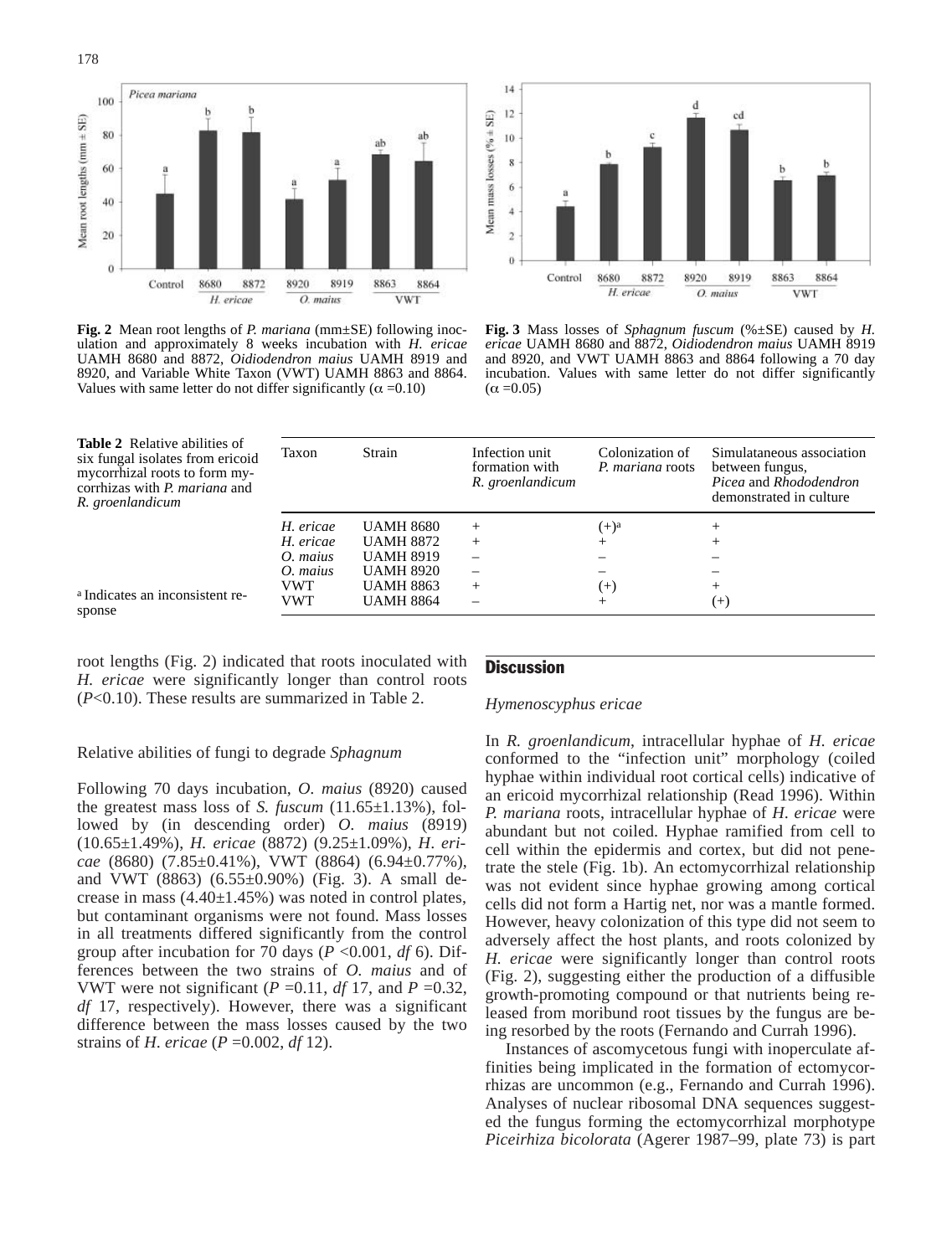of the *H. ericae* aggregate (Vrålstad et al. 2000). However, members of the *H*. *ericae* aggregate isolated from ericoid mycorrhizal roots failed to form typical ectomycorrhizas with ectotrophic hosts but rather formed superficial hyphal associations with the ectotrophic roots (Vrålstad et al. 2002). In this study, *H. ericae* did not form typical ectomycorrhizas with *P*. *mariana*, nor did it form a mantle morphotype similar to *P. bicolorata*, i.e., hyaline hyphae at the root apex and dematiaceous hyphae at the proximal end of the root (Brand et al. 1992). Instead, hyphae of *H*. *ericae* grew abundantly within and among root cortical cells without formation of a mantle.

### Variable White Taxon

Abundant intracellular hyphae of VWT (8863), another inoperculate ascomycete (Hambleton 1998), were observed within the root cortical cells of *P. mariana*, although typical ectomycorrhizal structures were not formed. The taxon represented by the VWT strains is highly variable in culture (Hambleton and Currah 1997) and variation in the ability to colonize roots under a given set of conditions might be expected. VWT resembles both "Sterile white 1" and "Sterile dark 1" from *P. mariana* roots (Summerbell 1987). He indicated that these isolates might be conspecific since the white colony gave rise to dark patches and vice versa, and they did not differ significantly in isolation frequency. Strains labeled "VWT" also varied in colony color and the light and dark morphs did not differ significantly in isolation frequency (Hambleton 1998). The association of VWT with ericaceous plants and with ectotrophic hosts could be widespread, but the significance of this association remains unclear. Transmission electron microscopy of the fungus-root cell interface would help clarify the nature of these intracellular associations formed by both VWT and *H. ericae* in *Picea* roots.

#### *Oidiodendron maius*

*Oidiodendron maius* (8920) failed to form mycorrhizas with either plant species, while *O. maius* (8919) formed very few infection units in the root cortical cells of two (of ten) *R. groenlandicum* seedlings. The scant colonization by *O. maius* (8920) in *R*. *groenlandicum* was atypical for an ericoid mycorrhizal morphology because hyphae were few, short, and uncoiled. Roots of both species colonized by *O. maius* resembled those of control plants and did not differ significantly in length, suggesting *O. maius* was having little effect on the roots. These results agree with those of Bergero et al. (2000), who found that *O. maius* (and *Oidiodendron griseum* Robak) isolated from roots of *Erica arborea* L. and reinoculated onto axenic plants formed few infection units after a prolonged incubation (6–9 months). Furthermore, these results correlate well with results from the decomposition experiment. The relative abilities of *H. ericae* and VWT

to decompose *Sphagnum* were low compared to *O. maius* (Fig. 3) and suggest that *H. ericae* and VWT could depend more heavily on carbon from host plants than *O. maius*.

#### Simultaneous associations between *Picea*, *Rhododendron* and fungi

The jar cultures contained a single, continuous fungal colony and two plant seedlings of different species. Simultaneous colonization of *P. mariana* and *R. groenlandicum* by either of two strains of *H. ericae* or one strain of VWT suggest that hyphal links could form between conifers and ericoid mycorrhizal plants in situ, and that both fungal taxa have the ability to associate with the roots of both ectotrophic and ericoid plants.

In this study, the fungal isolates were obtained from ericalean hosts only. Resynthesis of typical ericoid mycorrhizas might have been obtained with *O. maius* if isolates from *R. groenlandicum* had been used, although provenance did not prevent *H. ericae* (8872 from *Oxycoccus quadripetalus*) and VWT (8863 from *Phyllodoce empetriformis*) from forming typical infection units in *R. groenlandicum*. Vrålstad et al. (2002) found that strains of the *H. ericae* aggregate isolated from ericoid mycorrhizas failed to form ectomycorrhizas with *Betula*, *Picea*, or *Pinus* hosts, and strains isolated from ectomycorrhizal root tips failed to form ericoid mycorrhizas with *Vaccinium vitis-idaea*. The morphology of the association observed in the *Picea* roots of this study may have been affected by provenance, but rationalizing the interaction of provenance of both hosts and fungi against the artificial nature of experimental conditions would be moot.

In summary, these data show that *H. ericae*, an arthroconidial representative of the inoperculate discomycetes and a well-studied ericoid mycorrhizal fungus, can develop an intracellular association with roots of *P. mariana*. It is not known if this association is of benefit to the ectotrophic host, although there is considerable data showing that the fungus can benefit its ericaceous host (see Smith and Read 1997). An ectomycorrhizal morphotype, *P. bicolorata*, attributed previously to *H. ericae* based on molecular data (Vrålstad et al. 2000), was not formed in our study. We also show that a widespread but unnamed inoperculate taxon (VWT) can grow within the root cells of both conifers and ericaceous plants. Two strains of *O. maius*, another arthroconidial fungus allied with the inoperculate discomycetes and often implicated as an ericoid mycorrhizal fungus (Douglas et al. 1989; Xiao and Berch 1995; Perotto et al. 1996; Currah et al. 1999), did not form typical infection units in *R. groenlandicum*. *O. maius* did not colonize the root cells of *P. mariana* although both strains grew and sporulated along root surfaces. Mass losses incurred by these three fungal taxa using sterilized *S. fuscum* plants as a substrate indicated that *Oidiodendron maius* was more efficient as a free-living saprobe on this material than either *H*. *ericae* or VWT, and may be less reliant on